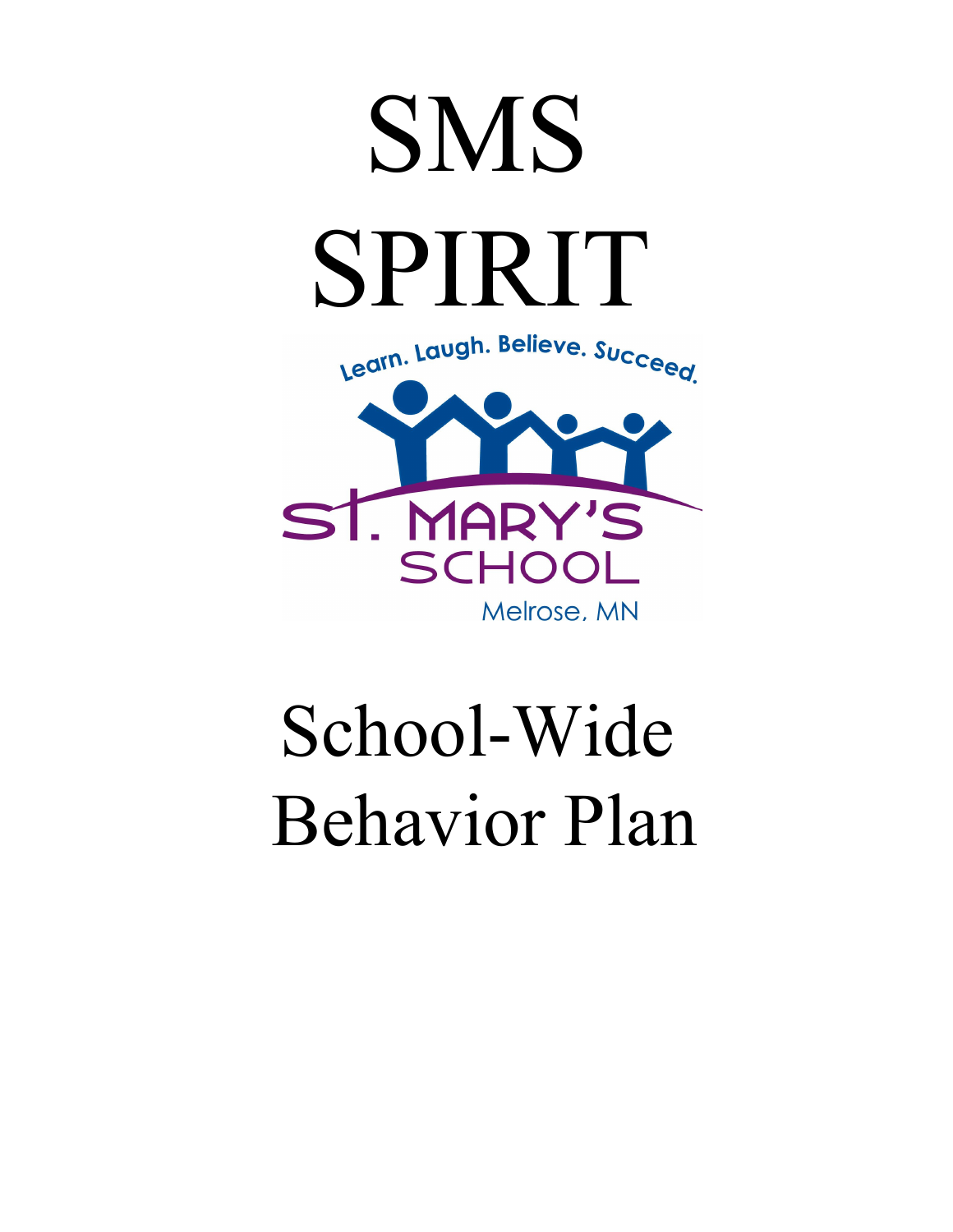# **PBIS and SMS Spirit**

**PBIS is about** *teaching* **our children what behaviors are acceptable, praising and rewarding them when they "get it", and helping them learn from their mistakes when they don't.**

#### **What is PBIS?**

PBIS (Positive Behavioral Interventions and Supports) is a process for creating safer and more effective schools. PBIS is a **systems approach** to enhancing the capacity of schools to educate all children by developing research-based, school wide, and classroom discipline systems. The process focuses on improving a school's ability to teach and support positive behavior for all students. Rather than a prescribed *program*, PBIS provides **systems** for schools to design, implement, and evaluate effective school-wide, classroom, non-classroom, and student-specific discipline plans.

PBIS includes school-wide procedures and processes intended for ALL students, ALL staff and in ALL settings.

## **What does PBIS look like at St. Mary's?**

St. Mary's School has identified three key behavior qualities that are desired for students to demonstrate - being respectful, responsible, and safe. We call this school-wide positive behavior intervention system "SMS Spirit". Students will be taught and expected to demonstrate SMS Spirit in all settings, including classrooms, hallways, bathrooms, lunchroom, recess/playground, specialists' classes, and church to help foster a safe, nurturing, and respectful learning community where academic achievement is the focal point and all students feel connected and valued. This environment can only exist when student behavior is appropriate and allows for learning opportunities to be maximized. Rather than simply "expecting" students to know what these qualities look like in various settings, the behaviors within these traits are actively **taught and modeled** by staff members, recognized, and rewarded.

Basically there are three major rules for SMS Spirit:

- 1. Be Respectful.
- 2. Be Responsible.
- 3. Be Safe.

The key to SMS Spirit is that discipline is learned and should be taught in the home, school, and community. A very positive and productive learning environment will enable students to strive for excellence.

Students must respect themselves, others, and property at all times, use common courtesy when interacting with others, be responsible for their learning and behavior, and keep themselves and others safe. Throughout the school, posters are displayed that identify the specific behaviors within each of these school settings called ZONES (hallways, lunchroom, playground, gym, etc.). See Zone matrix for behavioral expectations.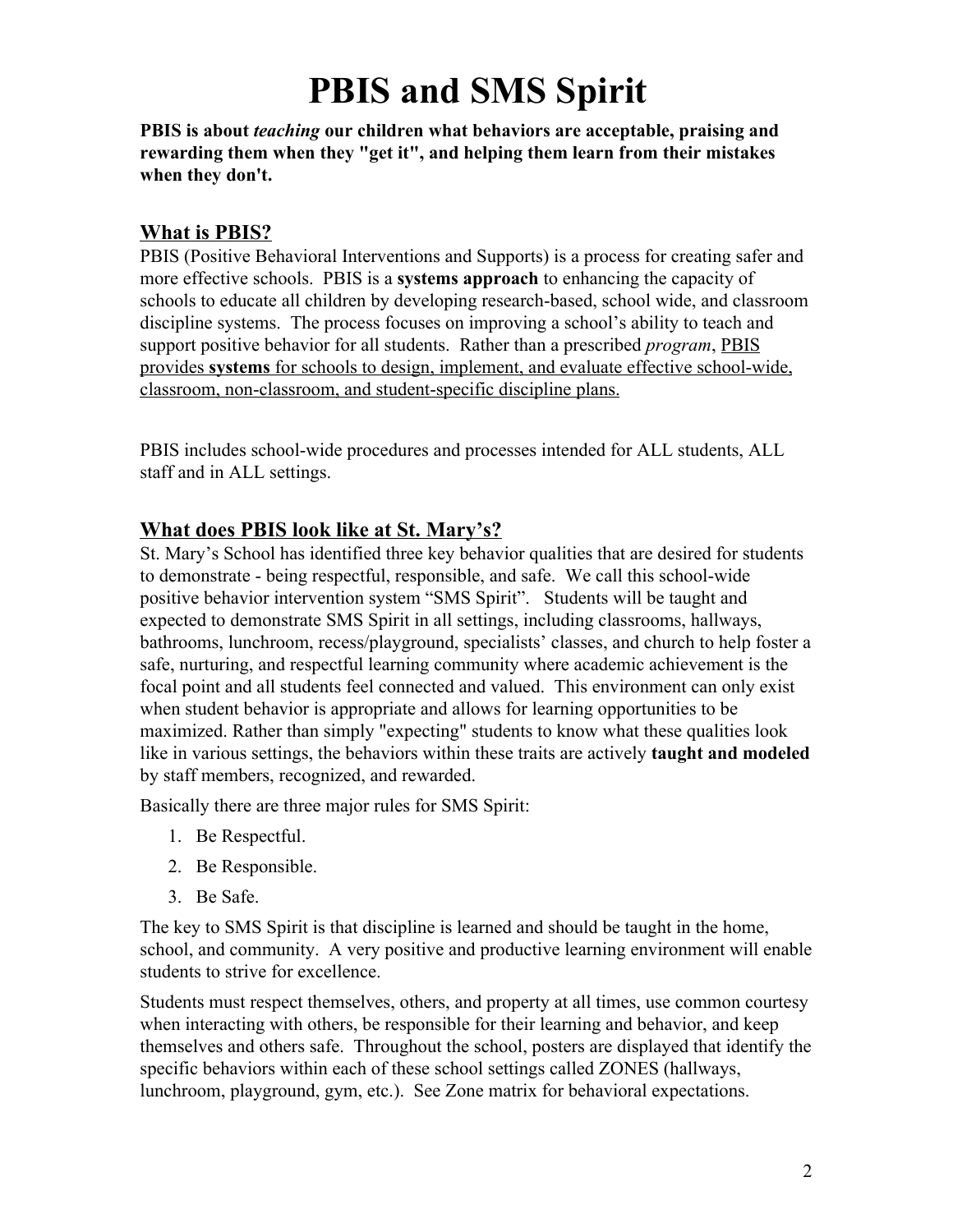While these expectations apply to all students and are consistently met by most of the student body, there are measures in place to address and prevent the unwanted behaviors. All students will be made aware of the consequences of any misbehavior with fair, firm, and consistent policy. Careful consideration will be given to individual situations, so that the school's response to the student is appropriate.

At St. Mary's School we use a variety of consequences and /or interventions that are progressive and logical for the situation. Depending on the situation, one or more of the following may be used: warning, conference with the student, stop-and-think ticket, parent contact, recess detention, office visit, parent conference, after school detention, in school, out of school suspension, referral to social worker, referral to police.

And all the while, student behavior is pre-corrected - caught before it becomes a problem. Teachers catch those "teachable moments" in their classrooms and use them to help students learn about appropriate behavior, positive actions, steps to problem solving, being safe, responsibility to one's self and classmates, and how these things lead to success.

# **What are "Stop and Think tickets?"**

St. Mary's School will use Stop and Think tickets as reminders to avoid unsafe or disrespectful behaviors. They also serve as communication with parents, so they know the behaviors their child needs to work on.

Examples of Stop and Think Disrespectful/Unsafe Behavior:

- Intentional physical harm (punching, biting, spitting)
- Defiant behavior
- Bullying or harassment
- Inappropriate language/gestures
- Destruction of property

When a student receives a Stop and Think Ticket, they will also fill out a Behavior Reflection Form with the adult who issued the Stop and Think ticket. Both forms will need to be taken home to discuss with a parent; the forms will need to be signed by a parent and returned.

## **Behavior Plan**

Every teacher will be using a daily visual reminder system to guide the students to be responsible, respectful, and safe.. The visual system is as follows:

#### **Kindergarten-2nd grade:**

Green – Go Yellow – Reminder (Verbal warning) Orange – Caution (Visit with teacher) Red – Uh, Oh (Behavior Form will be filled out)

#### **3rd-6th grade:**

There will be three visual reminders on each student's desk. This is a visual reminder to encourage correct behavior. If all three reminders are lost during a school day, a behavior form will be filled out.

If students are struggling with the expected behaviors, we will help them with a behavior plan.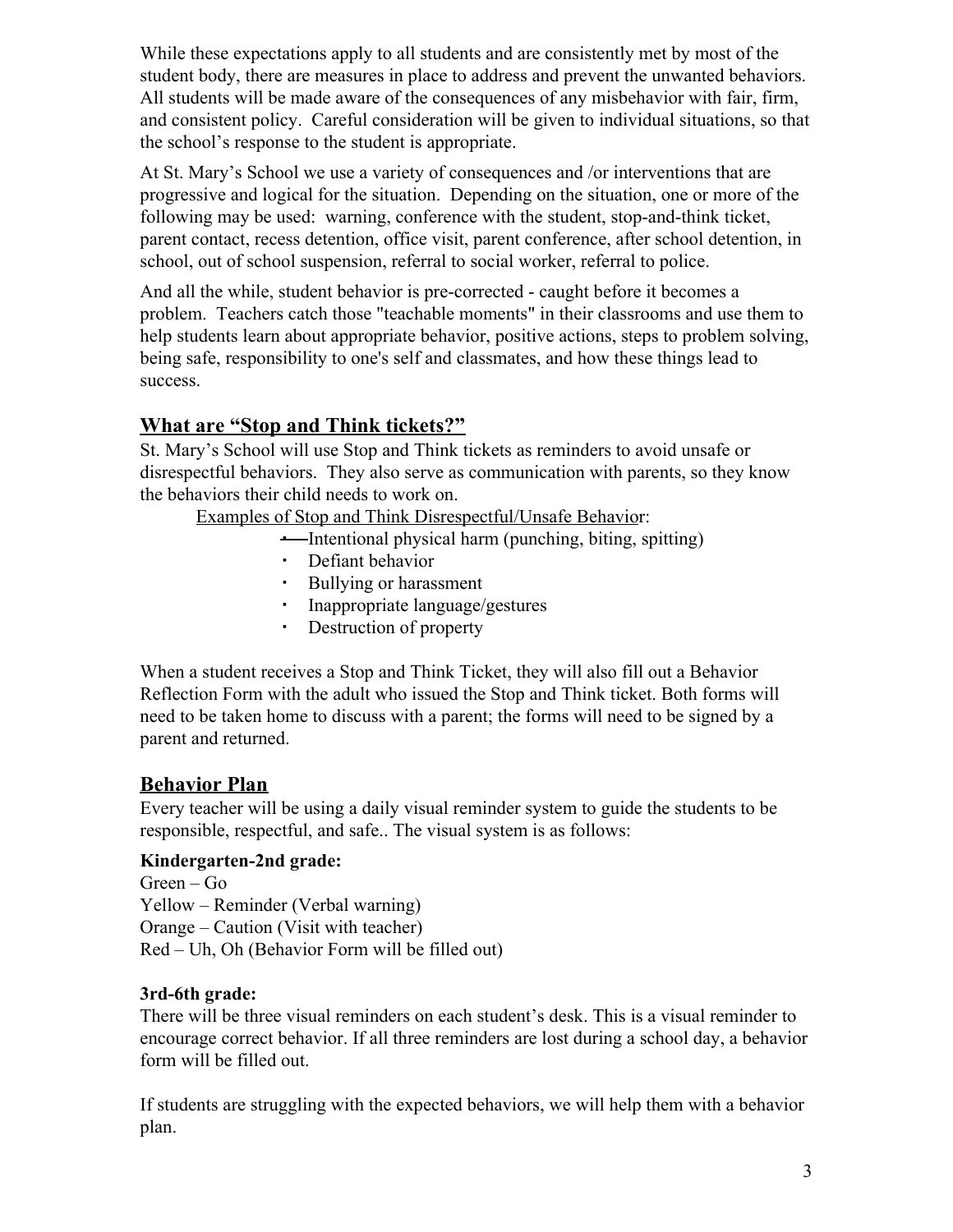# **What type of incentive/reward system is used?**

The purpose of the incentives is to promote the consistent display of positive behaviors and provide recognition for meeting behavior expectations. While the specifics of the expectations and distribution of incentives may vary slightly from teacher to teacher and grade to grade, the overall expectations and how the incentives are handed out remain the same.

#### **Incentive Days:**

Incentive days are reached by filling the tower in the school entrance half-way up to 4 times a year with Spirit Awards. The SMS Spirit program acknowledges and rewards positive, respectful, and responsible behaviors.

#### **Spirit Award Drawings:**

While the school-wide incentive days are a long-term incentive tool, SMS Spirit also utilizes a more immediate reward system. The Spirit Award is used to recognize students right away who demonstrate extraordinary acts of kindness and good character as well as those who display consistent effort over time to follow the zone rules, make significant self-improvements, meet stated goals/expectations, etc. Students who receive a SMS Spirit Award will be entered into a weekly drawing for fun rewards and be recognized in a group picture on SchoolSpeak.

## **How are the rewards given out?**

Any staff member may give a student a Spirit Award. Awards are given to students that are in the SMS Spirit Zone. See Zone matrix for behavioral expectations.

PBIS is about *motivating* and *encouraging* students toward positive behavior while *recognizing* and *rewarding* appropriate actions, significant displays of good character, and marked effort & improvement toward personal and academic success. Students are encouraged to perform such acts because it's the right thing to do, **not for the reward**.

# **How can parents be involved?**

PBIS.org says, "The link between families and positive behavioral interventions and supports is an important one. When families are meaningfully involved in educational activities their children do better in school. Families play an important part in their child's education and social development."

St. Mary's School will seek out parent and family support and involvement. Parents will need to discuss and sign Stop and Think Tickets and Behavioral Reflection Forms. Students will be asked to share their SMS Spirit at home by being respectful, responsible, and safe. Parents are encouraged to create individualized plans for their own family that encourage and support positive behavior at home and involve problem-solving strategies. A sample of the SMS Spirit Zone Matrix, the "Stop and Think" ticket and the Behavior forms are included.

Every time the tower becomes half full, students will participate in a school-wide incentive. The incentives are as follows:

- Extra recess
- Hat day
- Gum day
- Game time